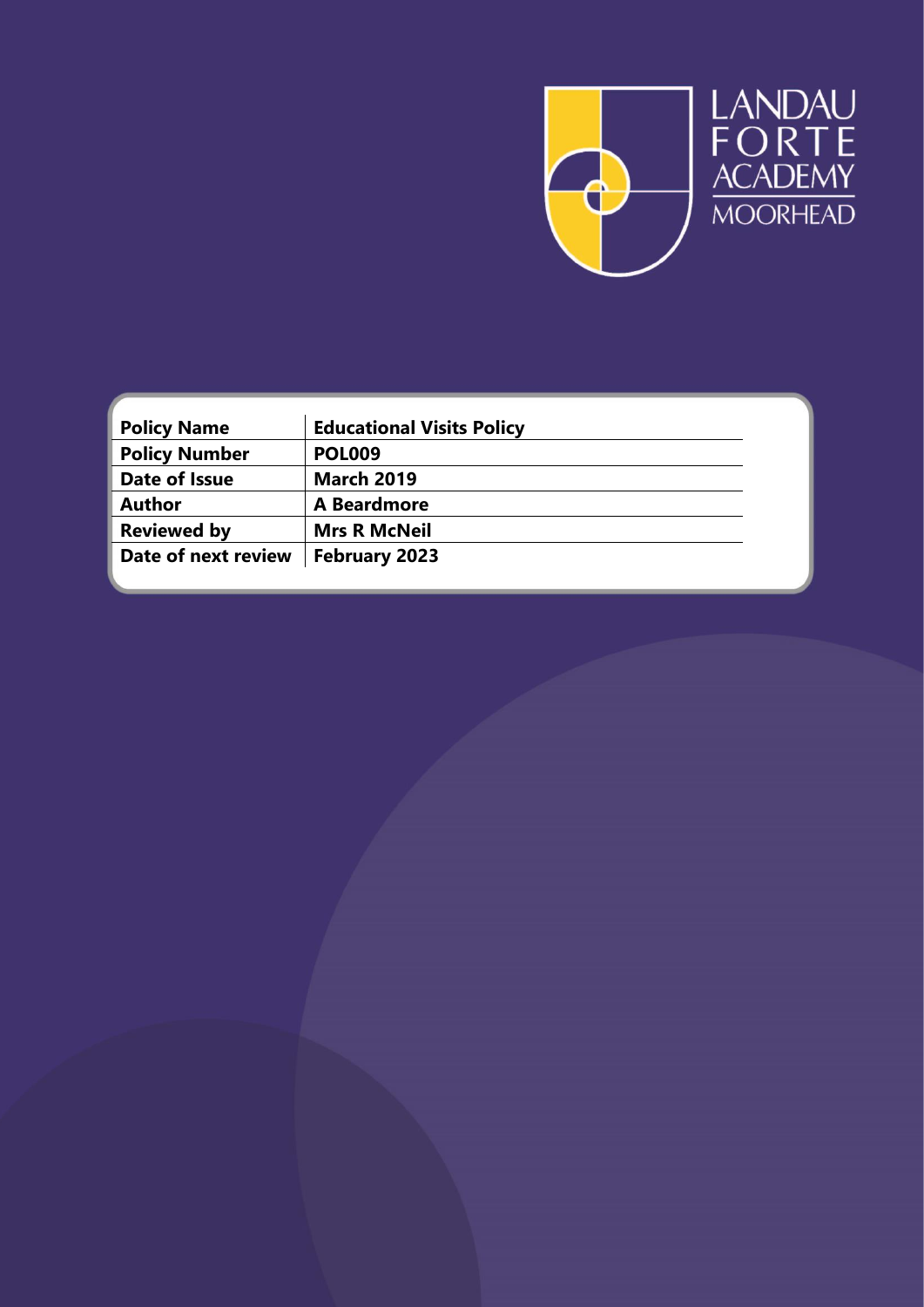# **Policy review dates and changes**

| <b>Review date</b> | By whom             | <b>Summary of changes made</b> | <b>Date</b><br>implemented |
|--------------------|---------------------|--------------------------------|----------------------------|
| February 2022      | <b>Mrs R McNeil</b> | <b>Updated staff names</b>     | February<br>2022           |
|                    |                     |                                |                            |
|                    |                     |                                |                            |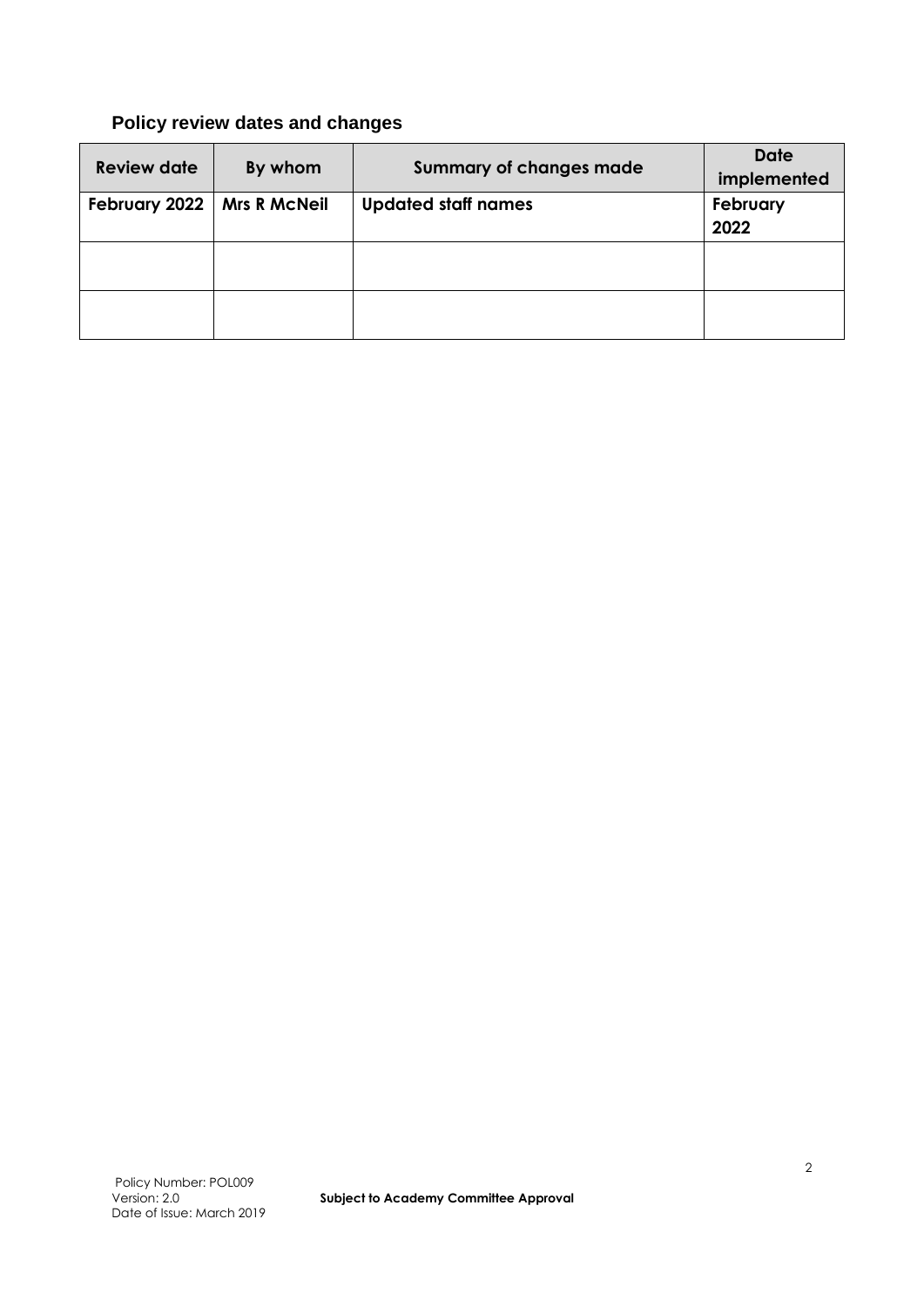# **Scope of the policy**

This policy applies to Landau Forte Academy Moorhead

## **1. Purpose of the policy**

This policy is to cover all educational visits that occur outside the school premises. This ranges from walks around the locality to residential visits of several days' duration. It includes also Outdoor and Adventurous Activities.

## **2. Policy Detail**

## **Aims and Objectives for Educational Visits**

Our fundamental aim at Landau Forte Academy Moorhead is to provide the best possible education for all our pupils. It is the aim of the academy to place a high value on diversity, treating every member of the school community as an individual, and meeting the needs of all, taking account of gender, ethnicity, culture, religion, language, sexual orientation, age, ability, disability and social circumstances. In doing this, we aim, therefore, to raise the achievement of all the children in the school.

Educational Visits and Outdoor and Adventurous Activities are an integral part of the children's education at Landau Forte Academy Moorhead. They offer opportunities to enrich the curriculum, enabling the children to have first-hand experience of a wide range of topics and activities. On residential visits especially, there is opportunity to develop social skills which have a long-lasting beneficial effect.

## **Nature of Educational Visits**

The school runs a wide range of Educational Visits. These may include:

- Walks around Allenton / Alvaston and the surrounding area, including to places of worship.
- Day visits to places of historical, environmental, religious or other interest to support specific curriculum areas.
- An annual residential visit for children in Year 6.

## **Health & Safety**

The Educational Visits Co-ordinator must have attended an appropriate course and adhere to the guidance given.

Before a visit can commence staff must carry out an initial visit to consider the suitability of the visit and if there are any risks to the children. The Academy uses the EVOLVE system, which is an on-line system for the planning, approval and management of education visits, sports fixtures and extra-curricular activities.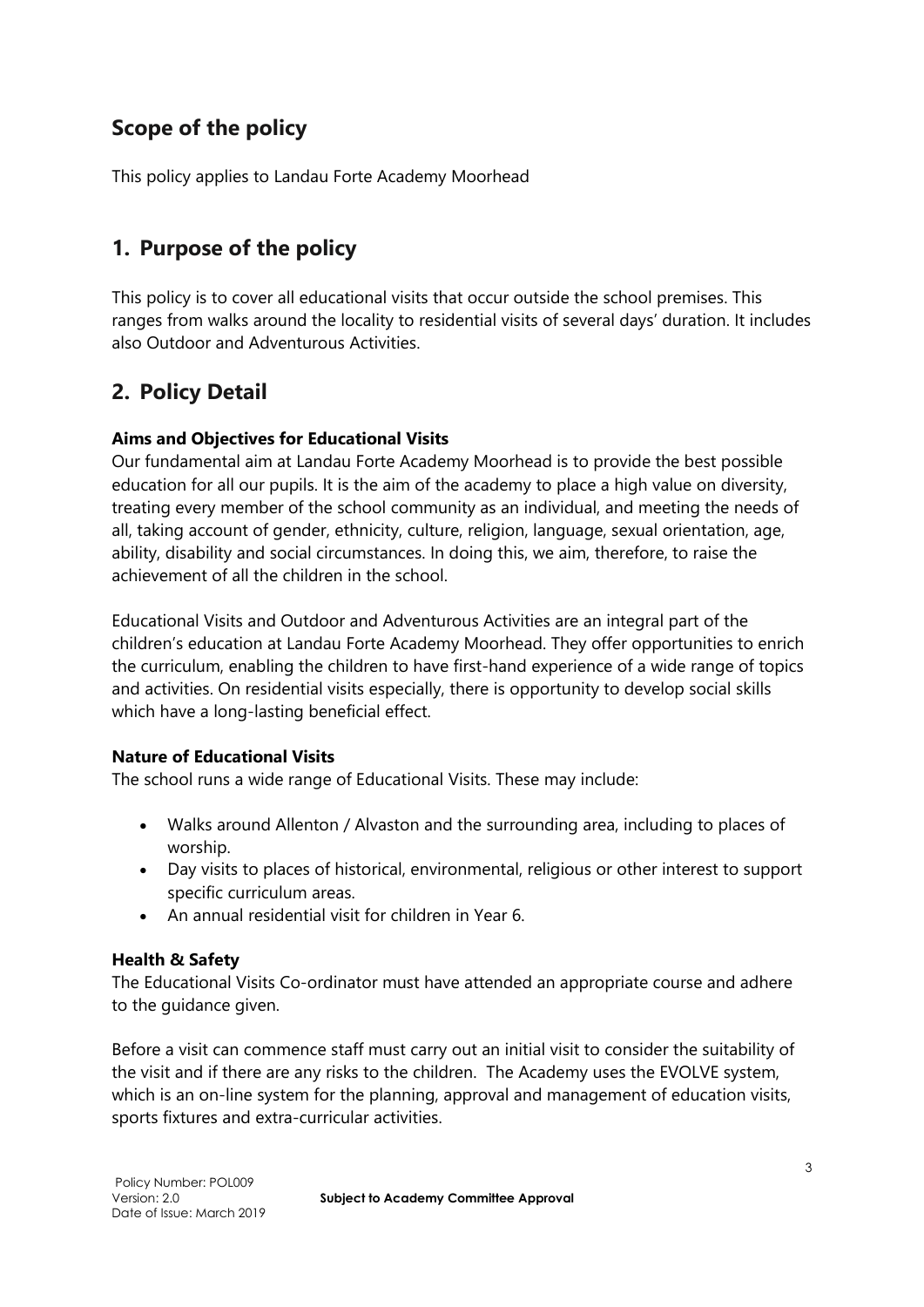It is proven to reduce paperwork, simplify procedures, produce self-review and inspection preparation data and improve staff confidence in that they automatically follow both employer, and national guidelines, as the system is a national database, accessed via a service level agreement (SLA) with Entrust.

Evolve has been designed and developed by a team with extensive experience of implementing and managing IT systems in schools and planning and co-ordinating educational visits. It is modular, flexible and designed to promote efficiency and confidence in those that use it.

All trips must be recorded using the EVOLVE system, showing full details of the visit, activities, attendees and all associated risks, with proposed controls. The Group Leader for the proposed trip will input these details and the PA will check for completeness before forwarding to the Head of School, who will approve all proposed trips.

In addition, for those trips that involve residential, adventurous/high risk and/or foreign travel, these will be reviewed and approved by the County Educational Visits Co-ordinator prior to the trip going ahead. In view of this, all trips of this type should be submitted six weeks in advance of the proposed date.

#### **Personnel**

The school's Educational Visits Co-ordinator (EVC) may be carried out by somebody other than the Headteacher, who also has other specific responsibilities.

For each visit, of whatever duration, a Group Leader is identified.

The Governing Body also has a specific role to play in all Educational Visits.

## The **Governing Body** is responsible for:

- ensuring that guidance is available to inform the school policy, practices and procedures relating to the health & safety of pupils on educational visits;
- ensuring that the Head of School is supported in matters relating to educational visits and that she has the appropriate time and expertise to fulfil her responsibilities;
- asking questions about a visit's educational objectives and how they will be met;
- ensuring that visits are approved as necessary by the LA before bookings are confirmed;
- ensuring that the Head of School has taken all reasonable and practicable measures to include pupils with special educational needs or medical needs on a visit;
- ensure that they review procedures with the Head of School on a bi-annual basis.

## The function of the **EVC** is to:

- ensure educational visits meet the employer's and school's requirements;
- support the Governors with approval and other decisions;
- assess the competence of prospective leaders and staff;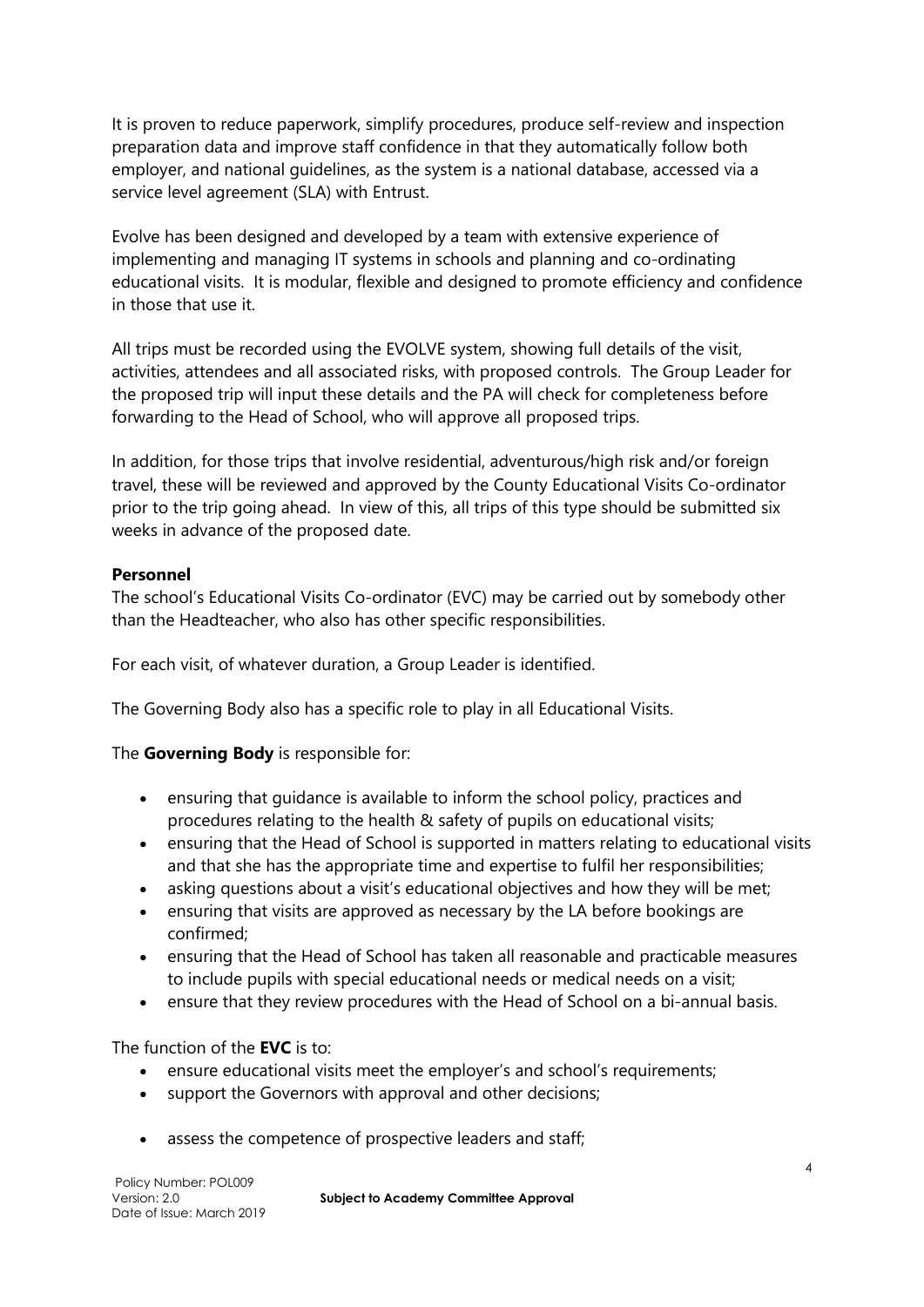- ensure that Risk Assessment meets requirements;
- organise training and induction;
- ensure parents are informed and have given consent;
- organise emergency arrangements;
- keep records of visits, accidents or incident reports;
- review systems and monitor practice.

The **Head Teacher** is responsible for:

- ensuring approval for visits is given, including liaising with the LA where appropriate;
- ensuring that the Governing Body is made aware of visits;
- ensuring that arrangements are in place for the educational objectives of a visit to be inclusive;
- being aware of the need for Best Value;
- ensuring that all accreditation or verification of providers has been met;
- ensuring that visits are evaluated to inform the operation of future visits;
- ensuring that each visit has an appropriately competent Group Leader;
- ensuring that all teachers are aware of the LA guidance;
- ensuring that the school has an emergency procedure in case of a major incident, which has been discussed and reviewed by staff. This emergency procedure must include getting support from the LA's public relations unit.

The **Group Leader** has overall responsibility for the supervision and conduct of the visit, including direct responsibility for the pupils' health, safety and welfare. The Group Leader must:

- be approved to carry out the visit, suitably competent and knowledgeable about the school and LA's policy and procedures;
- plan and prepare for the visit and assess the risks;
- Define the roles and responsibilities of other staff and pupils and ensure effective supervision of what they do.

**Adult volunteers** who are not teachers at the school must:

- receive a copy of the Educational Visits Policy and sign to say they have read and understood it before the trip.
- understand and agree expectations of them;
- understand their relationship to the pupils, teachers and visit leaders;
- recognise the limits of their responsibility;
- ensure that they are not left in sole charge of pupils unless this has been formally agreed and a DBS check completed;
- follow instructions from teachers:
- raise concerns for pupil welfare with the Group Leader;
- comply with the safeguarding and use of photographic images policy.
- during any visit check with the Group Leader, and get authorisation, before communicating with parents.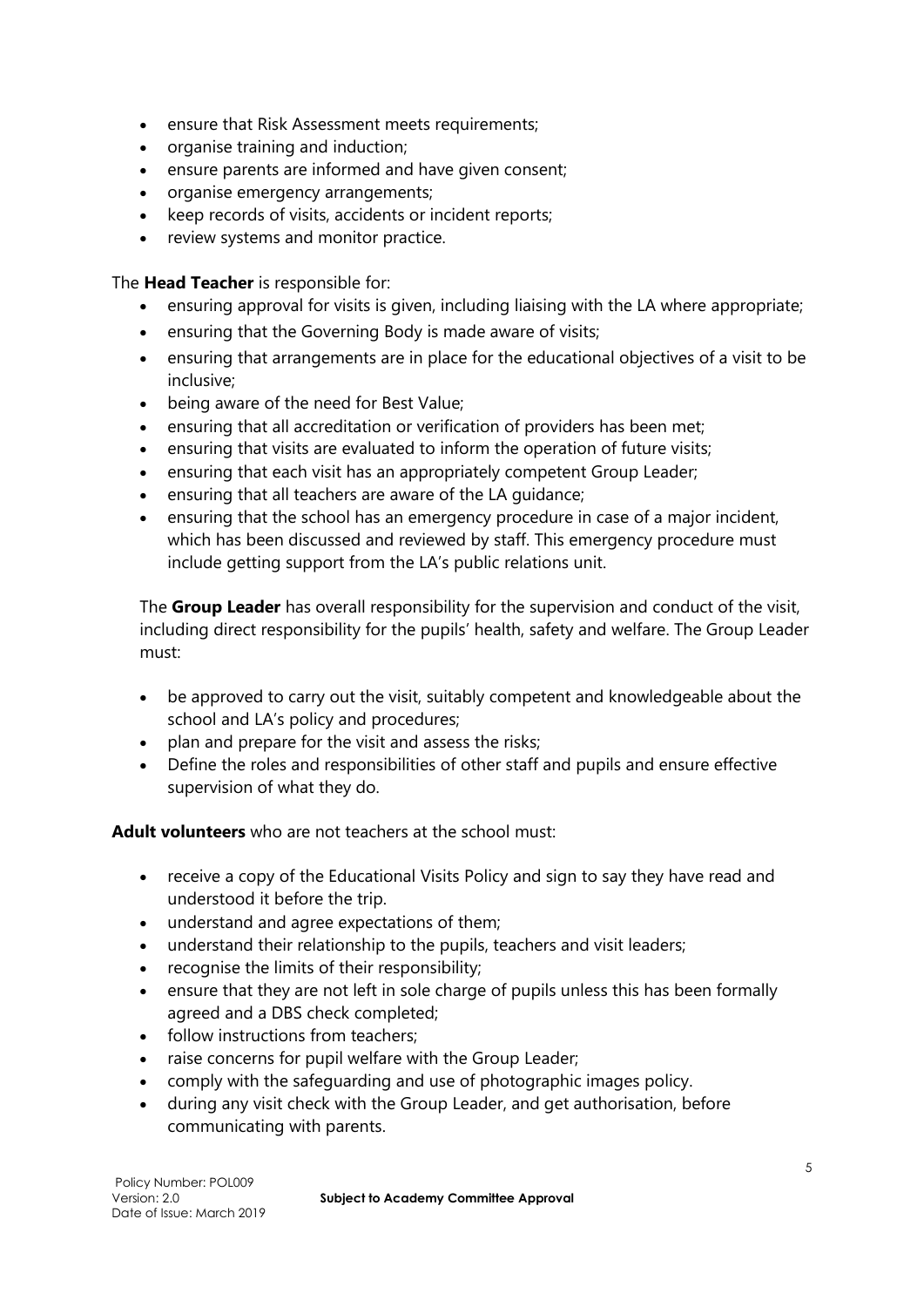#### **Financing Educational Visits**

The school complies with the Education Act 1996 (section 451), and procedure is outlined in the school's Charging and Remissions policy.

#### **Emergency Procedures**

It is the responsibility of the EVC / Head of School to ensure that emergency arrangements are in place for all Educational Visits. This includes:

- ensuring that all involved know who is the emergency contact point in the Academy, for each visit.
- having access to an emergency (Critical Incidents) plan appropriate to the visit;
- ensuring that the contact point or rota is effective throughout the visit;
- ensuring that parental contact information us up to date and accessible.